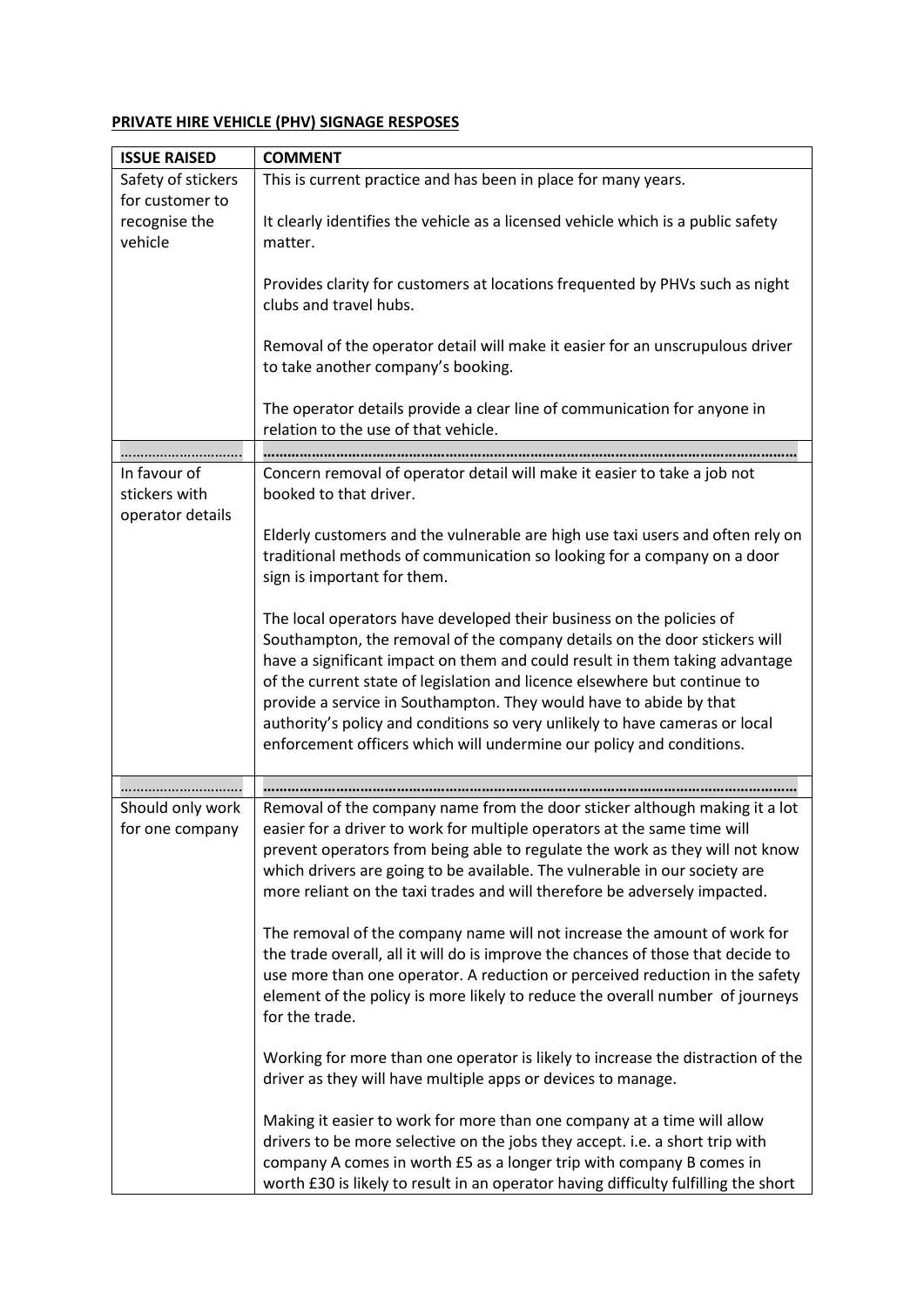|                        | trips. It should also be noted the vulnerable and those with mobility issues<br>are more likely to require these shorter journeys.                                                                                                                                                                                                           |
|------------------------|----------------------------------------------------------------------------------------------------------------------------------------------------------------------------------------------------------------------------------------------------------------------------------------------------------------------------------------------|
|                        |                                                                                                                                                                                                                                                                                                                                              |
| Should be              | Drivers are free to choose which operator to apply for.                                                                                                                                                                                                                                                                                      |
| allowed to work        |                                                                                                                                                                                                                                                                                                                                              |
| for multiple           | Hackney carriages are not required to display door stickers, it is only PHVs                                                                                                                                                                                                                                                                 |
| operators              | that are required to display the door stickers.                                                                                                                                                                                                                                                                                              |
|                        |                                                                                                                                                                                                                                                                                                                                              |
|                        | This is not going to increase the amount of work for the private hire industry.                                                                                                                                                                                                                                                              |
|                        | Any operator unable to fulfil a booking with their own vehicles can pass that<br>booking to another operator, either one licensed by Southampton or any<br>other licensing authority. The national companies that tend to be app based<br>companies are more likely to pass the booking to one of their own operators<br>licensed elsewhere. |
|                        | We will make Southampton a more attractive authority to licence with as an<br>authority of convenience leading to an increased number of vehicles being<br>licensed in Southampton but working in other towns and cities.                                                                                                                    |
|                        | A vehicle remains licensed all of the time regardless of the use it is put to, the<br>policy is a choice of stickers so the vehicles will remain clearly identifiable as<br>licensed vehicles.                                                                                                                                               |
|                        | Suggestion to remove all signs and use a roundel similar to London, this will<br>make unlawful plying for hire much easier and poses a risk to the public in<br>making vehicle identification more difficult.                                                                                                                                |
|                        |                                                                                                                                                                                                                                                                                                                                              |
| Magnetic door<br>signs | A lot of modern cars use less steel in vehicle production preventing<br>magnetics.                                                                                                                                                                                                                                                           |
|                        | Magnetics are an insecure load, they are prone to coming off during a<br>journey, particularly on motorway trips, which is a hazard and could result in<br>an accident.                                                                                                                                                                      |
|                        | Magnetics would also make it very easy to steal and use on an unlicensed<br>vehicle.                                                                                                                                                                                                                                                         |
|                        | Portsmouth licensing advise allowing magnetic signs is a trial and already has<br>evidence of cars with no signs.                                                                                                                                                                                                                            |
|                        |                                                                                                                                                                                                                                                                                                                                              |
| No signs or            | Reference to the Competitions Market Authority suggesting the proposal to                                                                                                                                                                                                                                                                    |
| stickers               | have door stickers is contrary to the CMA guidance. The CMA's view is that                                                                                                                                                                                                                                                                   |
|                        | competition should only be restricted by regulatory rules to the extent that is<br>necessary to protect consumers. The purpose of the stickers is to protect the<br>public and in particular the vulnerable.                                                                                                                                 |
|                        | Suggestion the stickers attract damage and theft. On a few occasions we have<br>been advised by the police thieves are targeting taxis, however it is a legal<br>requirement to have a plate so the vehicle will still be identifiable as a taxi<br>but not so clearly.                                                                      |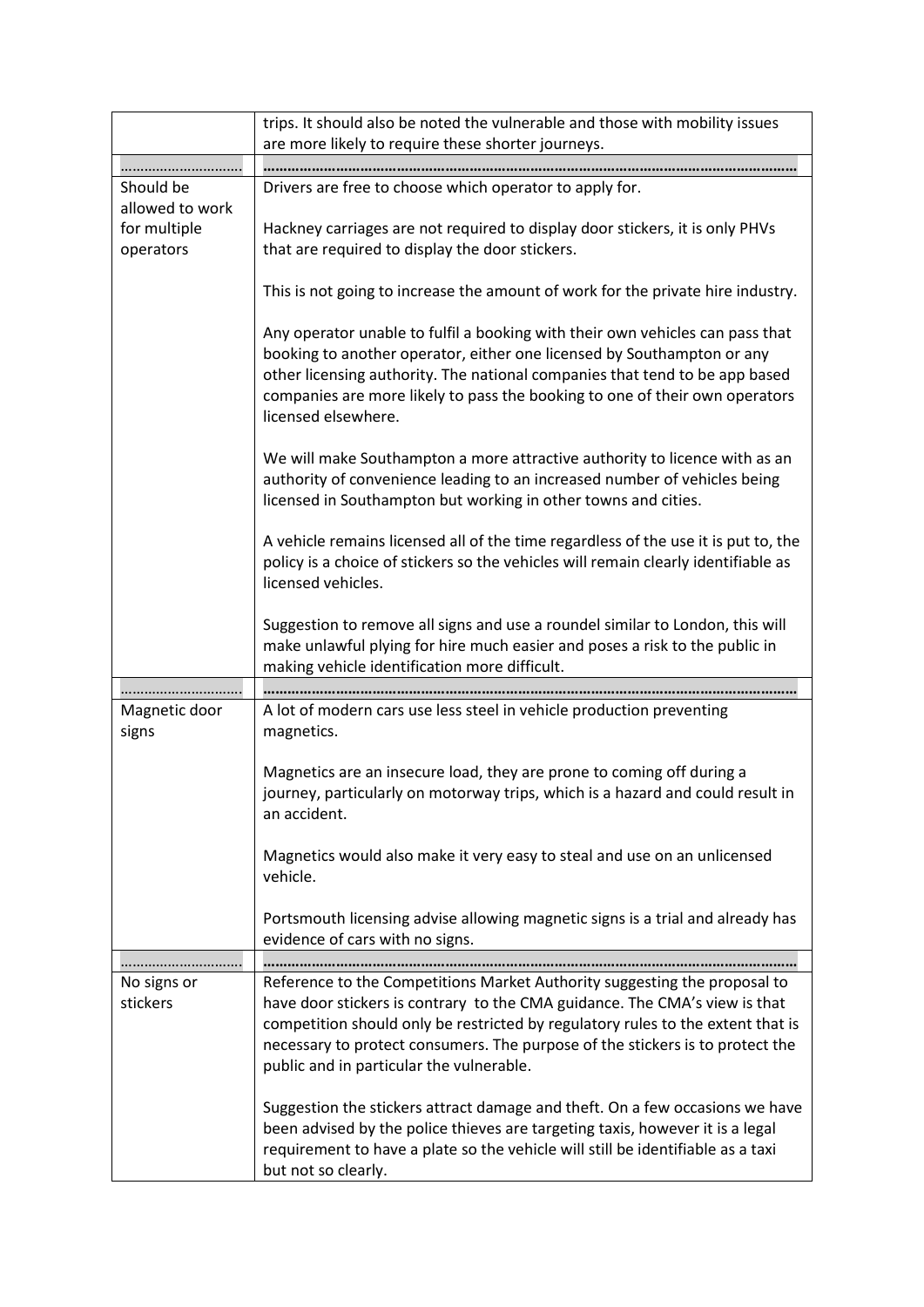|                                                                     | Making a vehicle easily identifiable as a Southampton licensed vehicle<br>supports the safety aspect of the policy. Customers will know these cars have<br>a high standard, with cleaner engines, taxi cameras, thorough testing regime<br>and more.                                                                                                                                                                                                                                                                                                                                                                                                                                                                                                                                                                                                                                                                                                                                                                                                                                                                                                                                                                                                                        |
|---------------------------------------------------------------------|-----------------------------------------------------------------------------------------------------------------------------------------------------------------------------------------------------------------------------------------------------------------------------------------------------------------------------------------------------------------------------------------------------------------------------------------------------------------------------------------------------------------------------------------------------------------------------------------------------------------------------------------------------------------------------------------------------------------------------------------------------------------------------------------------------------------------------------------------------------------------------------------------------------------------------------------------------------------------------------------------------------------------------------------------------------------------------------------------------------------------------------------------------------------------------------------------------------------------------------------------------------------------------|
|                                                                     | Comments are made the signs are just advertising for the city and this is<br>another benefit, the taxi trades are often the first contact visitors have and<br>first impressions have a lasting impact. The better that first interaction is the<br>better the impression and these are often people who will attract more<br>business and visitors to the city, improving the opportunity for all.                                                                                                                                                                                                                                                                                                                                                                                                                                                                                                                                                                                                                                                                                                                                                                                                                                                                         |
|                                                                     |                                                                                                                                                                                                                                                                                                                                                                                                                                                                                                                                                                                                                                                                                                                                                                                                                                                                                                                                                                                                                                                                                                                                                                                                                                                                             |
| Customers given<br>other details/Do<br>not notice<br>stickers       | Not all companies have an app, the local companies that do have an app also<br>operate a traditional call centre, albeit some have some levels of automation.<br>The national companies tend to be purely app based. This means not all<br>customers receive details of the driver and vehicle coming for them. Certain<br>locations making bookings for their customers, such as hotels, will not always<br>be sending details of the vehicle and driver, making the vehicle identification<br>important.                                                                                                                                                                                                                                                                                                                                                                                                                                                                                                                                                                                                                                                                                                                                                                  |
|                                                                     |                                                                                                                                                                                                                                                                                                                                                                                                                                                                                                                                                                                                                                                                                                                                                                                                                                                                                                                                                                                                                                                                                                                                                                                                                                                                             |
|                                                                     |                                                                                                                                                                                                                                                                                                                                                                                                                                                                                                                                                                                                                                                                                                                                                                                                                                                                                                                                                                                                                                                                                                                                                                                                                                                                             |
| Other comments<br>on vehicle<br>signage                             | Restricted vehicles are predominantly chauffeur work carried out by way if a<br>contract rather than the traditional private hire of making a phone call to an<br>operator. The vehicles have to be high spec and are predominantly high spec<br>Mercedes. They carry out a lot of MOD and top business contracts with very<br>little public safety risk. The only other vehicles are a small number of novelty<br>hire vehicles, these are often unique vehicles used very rarely as private hire<br>and the risks are minimal. The proprietor of a restricted vehicle can ask for an<br>exemption from the need for stickers.<br>Operators will naturally wish to fulfil a job with one of their own vehicles but<br>are able to pass the booking to another operator to ensure the customer<br>receives a service and is not left stranded.<br>The legislation was applied and a change of policy was adopted by the<br>committee to allow a more modern means of communication be used on the<br>door sticker instead of a traditional phone number.<br>The licensing policy is about public safety, the benefits of setting these<br>standards is to improve customer confidence which should result in increased<br>use of Southampton licensed vehicles in our city. |
|                                                                     |                                                                                                                                                                                                                                                                                                                                                                                                                                                                                                                                                                                                                                                                                                                                                                                                                                                                                                                                                                                                                                                                                                                                                                                                                                                                             |
| More clarification<br>on door stickers<br>(Under other<br>comments) | The legislation allows the licensing authority to apply conditions as it sees fit.<br>Conditions cannot go against other legislation. A condition for door signs in<br>either option is lawful                                                                                                                                                                                                                                                                                                                                                                                                                                                                                                                                                                                                                                                                                                                                                                                                                                                                                                                                                                                                                                                                              |
|                                                                     | Licensed vehicles, unlike a normal private car, are able to travel to nearly any<br>location at any time of the day or night and not raise suspicion, making it an                                                                                                                                                                                                                                                                                                                                                                                                                                                                                                                                                                                                                                                                                                                                                                                                                                                                                                                                                                                                                                                                                                          |